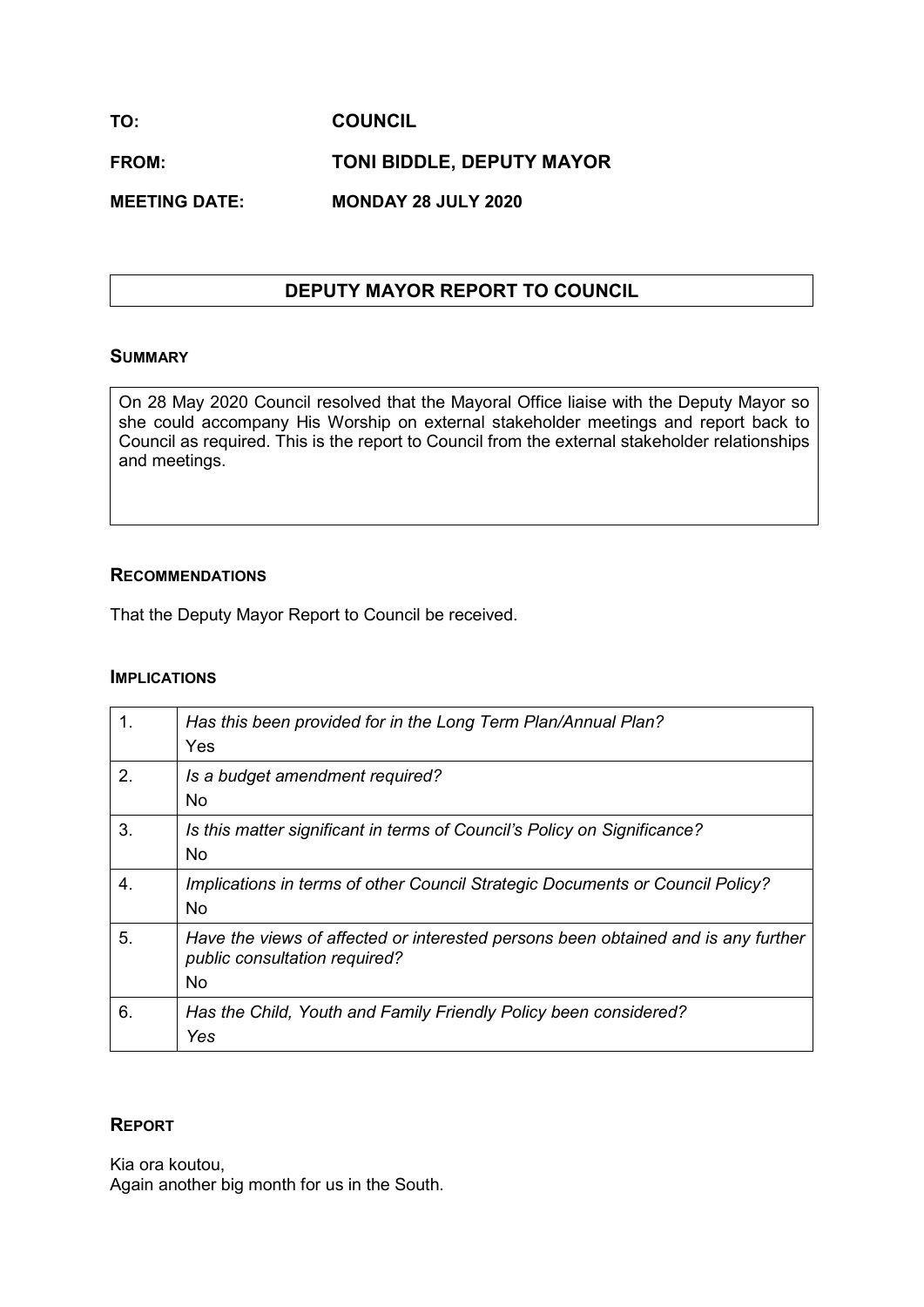### **WELCOME BACK TO OUR JET.**

A formal welcome of our Jet was held at the Invercargill Airport on the 6 July 2020. We were fortunate to have the CEO of Air New Zealand Greg Foran visit Invercargill. I had a very brief conversation with Greg and he was pleased to be in Invercargill and was looking forward to a tour of the city block and seeing the projects first hand. It was great to see him come this way for our first flight back after COVID.

### **TOUR OF OCEAN BEACH**

I completely underestimated the experience of walking through Ocean Beach. The passion, dedication and the work of the staff working in the Paua farm were very impressive. It was especially interesting to see the plans for the site around expansion. It was an opportunity to see the Hatchery concept and how that could impact our region. The great news since our Visit was the announcement of the Hatchery from the Provincial Growth Fund.

# **MAORI WOMEN'S LEAGUE**

I had the pleasure of attending Arahi Maori Women's Welfare League on the  $8<sup>th of</sup>$  July. This meeting was in regards to the COVID-19 response that had been delivered in Southland. There was feedback from the Police and also the new Housing agency set up in Invercargill called Emerge Aotearoa. I was able to update on Councils structure change and explain how this will allow a more efficient and effective process for Council. I have agreed to assist Arahi with a candidates evening in Invercargill before elections.

# **MBIE**

In the past few months, I have been working to strengthen relationships with MBIE. I have spoken to several departments and staff to understand their role and what impact they have on Local Government. This is a continuous process and is one I feel we need to have a focus on.

#### **MINISTRY OF SOCIAL DEVELOPMENT**

COVID recovery has now officially been handed over to MSD. I have had several meetings with Southland Regional Commissioner and his advisor to understand the work they are doing and how we as Local Government can contribute to this. Now Council has determined we play a role in rebuilding community capability it is important to understand what others are doing in the city. I will continue to sit in these conversations.

# **REGIONAL SKILLS LEADERSHIP GROUP**

I am delighted to advise I have accepted a Ministerial appointment to this Group as a representative of Local Government. This appointment will be an interim period of 12 months.

The Regional Skills Leadership group for Southland has been established to provide advice and prepare for the region's changing labour market, particularly in light of the challenges facing the region as a result of COVID-19, and the announcement of the closure of Tiwai Point Aluminium Smelter.

The group is one of 15 Regional Skills Leadership groups in New Zealand, set up by the Government in collaboration with regional partners to identify and support better ways of meeting future skills and workforce needs in our region.

The group draws together leaders who are already active in their communities, representing expertise across employment, business, unions, Māori development and local government.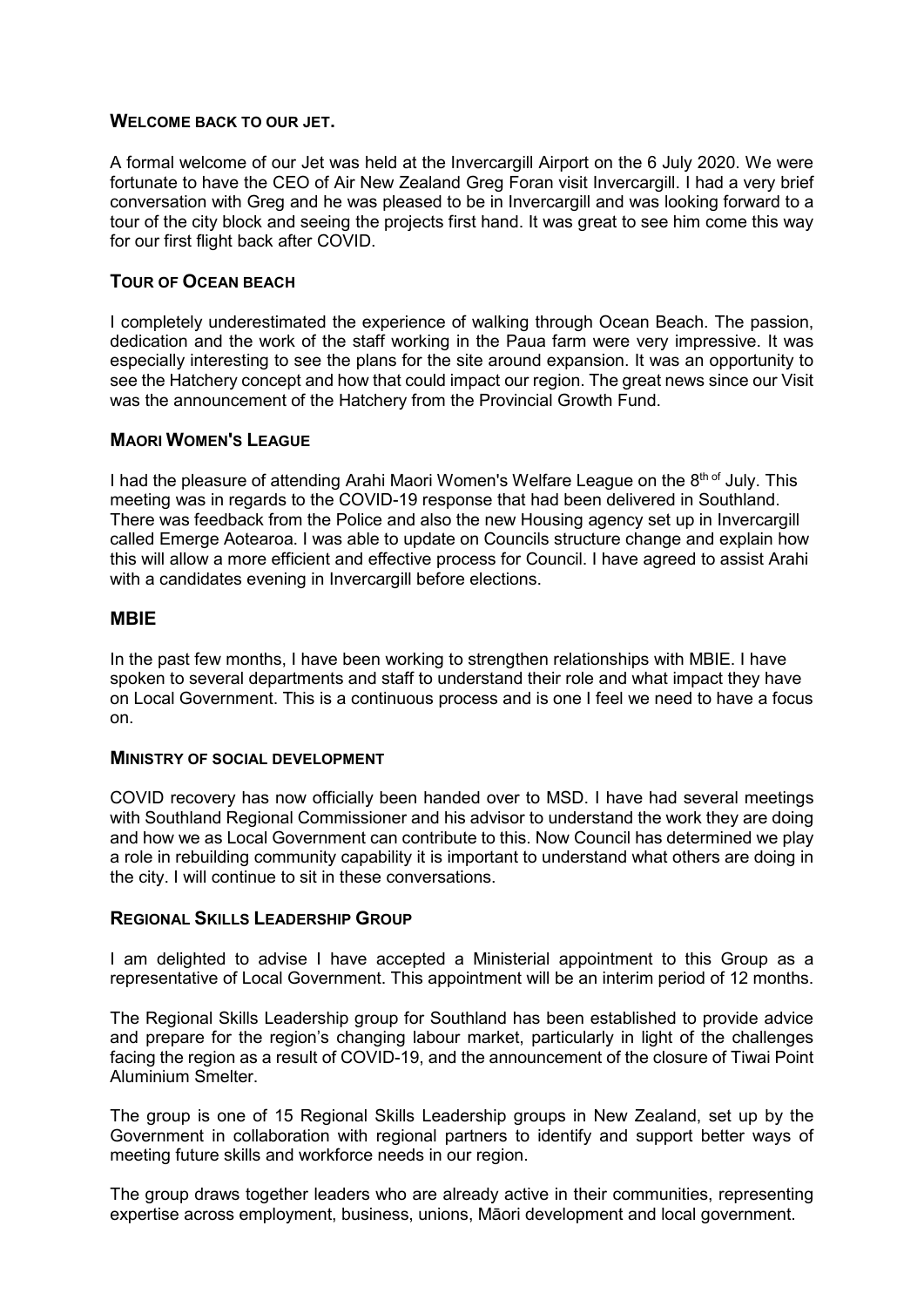Others appointed to this Group are below:

# **Southland members:**

- Co-chair Aimee Kaio, Manager, Tribal Economies, Te Rūnanga o Ngāi Tahu
- Co-chair Paul Marshall, Founding Director of Thriving Southland (TS) In and Founder and Co-Chair of the Waiau Rivercare Group
- Member: Ceri Macleod, GM, Southern Otago Regional Engineering Collective
- Member: Richard Gray, Operations Manager, Fonterra
- Member: Chris Kennett, Production Manager, Balance
- Member: Lisa Shaw, Group Training Manager, Alliance Group
- Member: Janette Malcolm, Director, Community/ South Alive Policy
- Member: Richard Kyte, Regional Leader, Federated Farmers
- Member: Dion Williams, Chair, Ngāi Tahu Fund
- Member: Anna Huffstutler, E Tu
- Member: Gary Davis, New Zealand Meat Workers Union
- Member: Graham Budd, CE, Great South
- Member: Toni Biddle, Deputy Mayor
- Member: Jason Tibble, MSD Regional Commissioner and Regional Public Service Lead
- Member: Stewart Hamilton, Chief Executive and General Manager NZAS

I would like to thank the Mayoral Forum for their endorsement.

# **TIWAI ANNOUNCEMENT**

It is fair to say all hands have been on deck as a result of the Tiwai closure announcement on the 9<sup>th</sup> July. City leaders, MP's and business sector meet to discuss the response to the announcement. The following day his Worship and I attended a meeting with key contractors of Tiwai in a closed session at Ascot Park. It was identified there that there was a small window of opportunity to get in front of the Government and see if an agreement could be brokered.

On the 16<sup>th</sup> of July the Hon Prime Minister Jacinda Adern, Hon Grant Robertson, Hon Dr Megan Woods and Hon Shane Jones came south to a full house at Great South. Mayor Hicks as the Chair of the Mayoral forum lead the discussion.

Discussions are still very active between all parties.

After this meeting, we all accompanied Minister Jones as he announced the successful Provincial Growth Fund projects. It was pleasing to see the local businesses talk about their expansion thanks to this fund.

Darren Edwards and I remained with Minister Jones and visited several workplaces in Invercargill. We also had an opportunity to walk through the City Block and the highlight for us all was the end of the day visit to Seriously Good Chocolate Factory. We should be so proud of our local businesses and all the people that made our visitors feel welcome in our City.